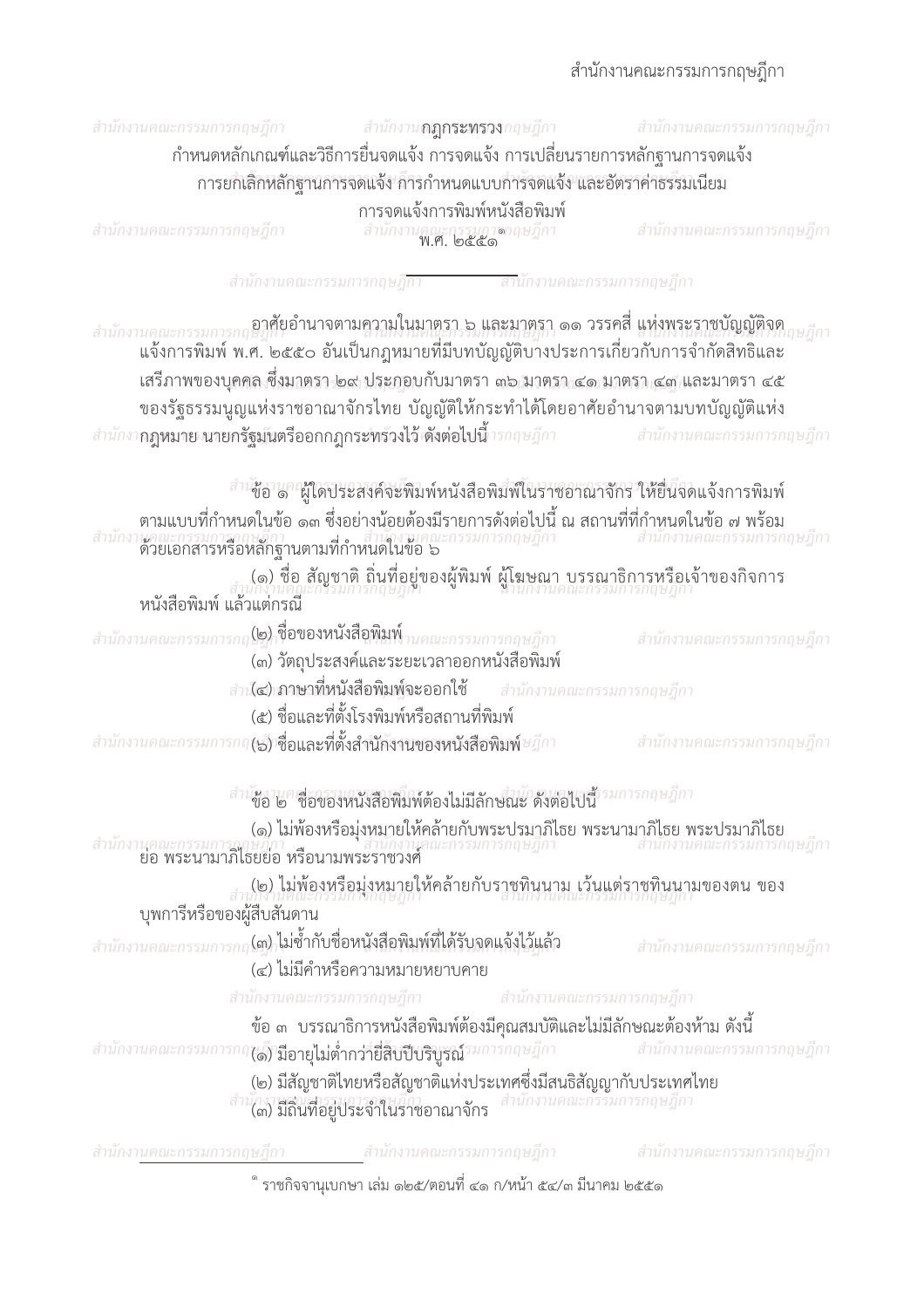| สำนักงานคณะกรรมก                                                                                                                                                                                                                                    |                                        | (๔) ไม่เป็นคนไร้ความสามารถหรือคนเสมือนไร้ความสามารถ<br>กว่าสามปี หรือเป็นความผิดโดยประมาทหรือความผิดลหุโทษ<br>สำนักงานคณะกรรมการกฤษฎีกา | ี่ สำนักงานคณะกรรมการกฤษฎีกา                                                                                                                                                            | $\mathcal{I}(\mathcal{C})$ ไม่เคยต้องโทษตามคำพิพากษาถึงที่สุดให้จำคุก เว้นแต่พ้นโทษมาแล้วไม่น้อย $\mathcal{I}$ กกษฎีกา |
|-----------------------------------------------------------------------------------------------------------------------------------------------------------------------------------------------------------------------------------------------------|----------------------------------------|-----------------------------------------------------------------------------------------------------------------------------------------|-----------------------------------------------------------------------------------------------------------------------------------------------------------------------------------------|------------------------------------------------------------------------------------------------------------------------|
| สำนักงานคณะกรรมการกับษฎีการ ระบบมาการที่วันการ<br>คุณสมบัติและไม่มีลักษณะต้องห้าม ดังต่อไปนี้                                                                                                                                                       | (๑) มีอายุไม่ต่ำกว่ายี่สิบปีบริบูรณ์   |                                                                                                                                         | สำนักงานคณะกรรมการกฤษฎีกา                                                                                                                                                               |                                                                                                                        |
| สำนักงานคณะกรรมก                                                                                                                                                                                                                                    | (๒) มีสัญชาติไทย                       | .(๓) มีถิ่นที่อยู่ประจำในราชอาณาจักร <i>มการกฤษฎีกา</i><br>(๔) ไม่เป็นคนไร้ความสามารถหรือคนเสมือนไร้ความสามารถ                          |                                                                                                                                                                                         | สำนักงานคณะกรรมการกฤษฎีกา                                                                                              |
| งานคณะกรรมการกฤษฎีกา                                                                                                                                                                                                                                |                                        | กว่าสามปี หรือเป็นความผิดโดยประมาทหรือความผิดลหุโทษ<br>สำนักงานคณะกรรมการกฤษฎีกา                                                        | (๕) ไม่เคยต้องโทษตามคำิพิพากษาถึงที่สุดให้จำคุก เว้นแต่พ้นโทษมาแล้วไม่น้อย                                                                                                              | สำนักงานคณะกรรมการกฤษฎีกา                                                                                              |
| ข้อ ๕ เจ้าของกิจการหนังสือพิมพ์ที่เป็นนิติบุคคลต้องมีบุคคลซึ่งมีสัญชาติไทยถือ<br>หุ้นไม่น้อยกว่าร้อยละ ๗๐ ของหุ้นทั้งหมด และต้องมีกรรมการใม่น้อยกว่าสามในสีของจำนวน<br>ิ<br>. <b>กรรมการทั้งหมดเป็นผู้มีสัญชาติไทยด้วย</b><br>กงานคณะกรรมการกฤษฎีกา |                                        |                                                                                                                                         |                                                                                                                                                                                         |                                                                                                                        |
|                                                                                                                                                                                                                                                     |                                        |                                                                                                                                         |                                                                                                                                                                                         | สำนักงานคณะกรรมการกฤษฎีกา                                                                                              |
| ดังต่อไปนี้                                                                                                                                                                                                                                         |                                        |                                                                                                                                         |                                                                                                                                                                                         | ู้ข้อ 5, การยื่นจดแจ้งการพิมพ์ ให้ยื่นจดแจ้งพร้อมด้วยเอกสารหรือหลักฐาน                                                 |
|                                                                                                                                                                                                                                                     | บรรณาธิการและเจ้าของกิจการหนังสือพิมพ์ |                                                                                                                                         |                                                                                                                                                                                         | สำนักงานคณะกรรมการ <b>(๑) สำเนาบัตรประจำตัวประชาชน สำเนาทะเบียนบ้านของผู้พิมพ์ ผู้โฆษณา</b> เรกฤษฎีกา                  |
|                                                                                                                                                                                                                                                     |                                        |                                                                                                                                         | (๒) สำเนาหนังสือรับรองการจดทะเบียนนิติบุคคลที่ออกให้ไม่เกินหกเดือน ในกรณีที่<br>้เจ้าของกิจการหนังสือพิมพ์เป็นนิติบุคคล เว้นแต่กรณีที่ตรวจสอบการจดทะเบียนนิติบุคคลได้ในระบบ             |                                                                                                                        |
|                                                                                                                                                                                                                                                     |                                        | ใครือข่ายคอมพิวเตอร์ที่กรมพัฒนาธุรกิจการค้าจัดทำขึ้น                                                                                    |                                                                                                                                                                                         | สำนักงานคณะกรรมการกฤษฎีกา                                                                                              |
|                                                                                                                                                                                                                                                     |                                        |                                                                                                                                         |                                                                                                                                                                                         |                                                                                                                        |
| -อำนาจและผู้รับมอบอำนาจ<br>เก่งานคณะกรรมการกฤษฎีกา                                                                                                                                                                                                  |                                        | สำนักงานคณะกรรมการกฤษฎีกา                                                                                                               |                                                                                                                                                                                         | สำนักงานคณะกรรมการกฤษฎีกา                                                                                              |
|                                                                                                                                                                                                                                                     |                                        |                                                                                                                                         | $\mathring{\mathit{N}}$ อ ๗ $_1$ การยื่นจดแจ้งการพิมพ์ตามข้อ ๑ ให้ยื่น ณ สถานที่ ดังต่อไปนี้ $_{\mathrm{10}}$<br>(๑) ในกรณีที่สำนักงานของหนังสือพิมพ์ตั้งอยู่ในเขตกรุงเทพมหานคร จังหวัด |                                                                                                                        |
|                                                                                                                                                                                                                                                     |                                        |                                                                                                                                         |                                                                                                                                                                                         | สำนักนนทบุรี จังหวัดปทุมฐกนี จังหวัดนครปฐัม จังหวัดสมุทรสาคร จึงหวัดสมุทรสงครักม และจังหวัด รกฤษฎีกา                   |
|                                                                                                                                                                                                                                                     |                                        | สมุทรปราการ ให้ยื่น ณ สำนักหอสมุดแห่งชาติ กรมศิลปากร                                                                                    | (๒) ในกรณีที่สำนักงานของหนังสือพิมพ์ตั้งอยู่ในเขตจังหวัดอื่นนอกจ <sup>ั</sup> กที่กำหนดใน                                                                                               |                                                                                                                        |
| สำนักงานคณะกรรมการกฤษฎีกา                                                                                                                                                                                                                           |                                        | (๑) ให้ยื่น ณ สำนักงานศิลปากร ๑ - ๑๕ ที่เขตอำนาจในจังหวัดนั้น<br>สำนักงานคณะกรรมการกฤษฎีกา                                              |                                                                                                                                                                                         | สำนักงานคณะกรรมการกฤษฎีกา                                                                                              |
|                                                                                                                                                                                                                                                     |                                        |                                                                                                                                         | ข้อ ๘   การรับจดแจ้งการพิมพ์ ให้ดำเนินการตามขั้นตอนและระยะเวลา ดังต่อไปนี้<br>สำนักงานคณะกรรมการกฤษฎีกา                                                                                 |                                                                                                                        |

-  $\circ$  -

สำนักงานคณะกรรมการกฤษฎีกา สำนักงานคณะกรรมการกฤษฎีกา สำนักงานคณะกรรมการกฤษฎีกา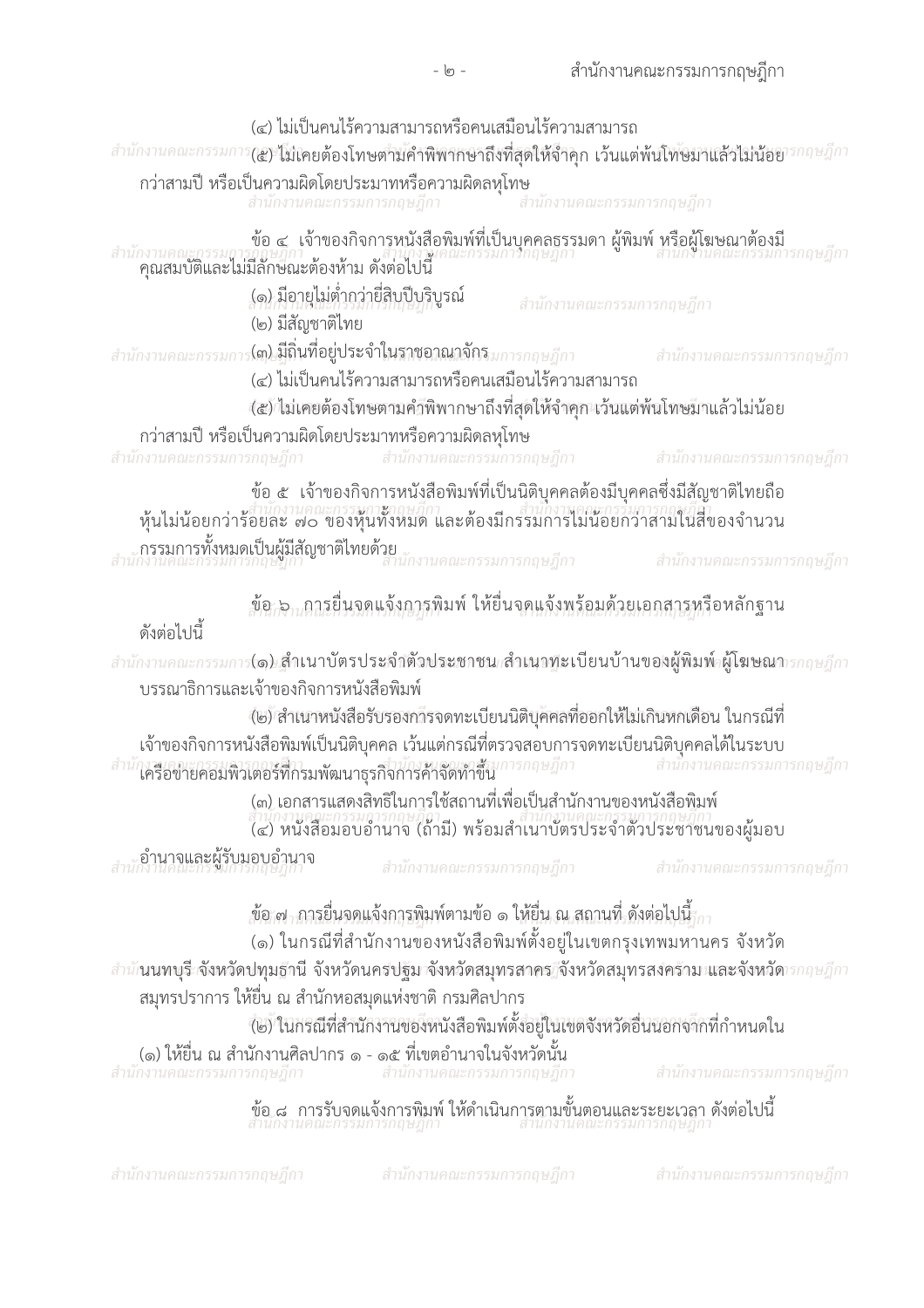(๑) เมื่อพนักงานเจ้าหน้าที่ได้รับแบบการจดแจ้งและเอกสารหรือหลักฐาน ให้  $^{-3+17}$ ตรวจสอบรายละเอียดและความถูกต้องของเอกสารหรือหลักฐานและออกหนังสือสำคัญแสดงการจด $^{\prime\prime}$ รกฤษฎีกา แจ้งให้แก่ผู้ยื่นจดแจ้งโดยไม่ชักช้า

(๒) ในกรณีที่ผู้ยืนจดแจ้งยังดำเนินการไม่ถูกต้องหรือครบถ้วนตามที่กำหนดไว้ใน ุกฎกระทรวงนี้ ให้พนักงานเจ้าหน้าที่แนะนำให้ผู้ยื่นจดแจ้งดำเนินการให้ถูกต้องและครบถ้วนทุกเรื่อง กถษฎีกา ้ในคราวเดียวกันภายในสิบห้าวันนับแต่วันที่ได้รับแบบการจดแจ้งและเอกสารหรือหลักฐานการจดแจ้ง เมื่อได้ดำเนินการถูกต้องและครบถ้วนแล้ว ให้รับจดแจ้งพร้อมออกหนังสือสำคัญสำหรับแสดงการจด แจ้งให้แก่ผู้ยื่นจดแจ้งโดยพลัน

สำนักงานคณะกรรมการ**(๓) ถ้าไม่รับจดแจ้ง ให้พนักงานเจ้าหน้าที่แจ้งเป็นหนังสือพร้อมด้วยเหตุผลให้ผู้ยื่น<sub>ารกฤษฎ</sub>ีกา** จดแจ้งทราบ

ำกรนับระยะเวลาตามวรรคหนึ่ง ไม่รวมระยะเวลาที่พนักงานเจ้าหนักที่แจ้งให้ผู้ยื่น ้จดแจ้งไปดำเนินการแก้ไขให้ถูกต้องและครบถ้วน

สำนักงานคณะกรรมการกฤษฎีกา สำนักงานคณะกรรมการกฤษฎีกา สำนักงานคณะกรรมการกฤษฎีกา ี ข้อ ๙ พนักงานเจ้าหน้าที่จะออกหนังสือสำคัญแสดงการจดแจ้งให้แก่ผู้ยื่นจดแจ้งได้ ต่อเมื่อผู้ยื่นจดแจ้งได้ชำระค่าธรรมเนียมการจดแจ้งเป็นจำนวนเงิน ๕,๐๐๐ บาท แก่พนักงาน

**ู<br>สำนักงานคณะกรรม**การกฤษฎีกา

สำนักงานคณะกรรมการกฤษฎีกา

สำนักงานคณะกรรมการกฤษฎีกา

ข้อ ๑๐ . การขอรับใบแทนหนังสือสำคัญแสดงการจดแจ้งแทนฉบับเดิมที่ชำรุด ให้ ้ส่งคืนฉบับเดิมที่ชำรุด หรือในกรณีเป็นการขอรับใบแทนเพราะเหตุสูญหาย ให้ยื่นหลักฐานการแจ้ง สำนัก**จามสูญหายด้วยกโดยให้ยื่นขอ ณ สถานที่ที่ได้ยื่นจดแจ้ง**การกฤษฎีกา สำนักงานคณะกรรมการกฤษฎีกา

้ข้อ เลง ผู้พิมพ์ ผู้โฆษณา บรรณาธิการ หรือเจ้าของกิจการหนังสือพิมพ์ผู้ใด เปลี่ยนแปลงรายการอย่างใดอย่างหนึ่งตามข้อ ๑ ให้แจ้งพนักงานเจ้าหน้าที่เพื่อดำเนินการ สำนักงาสยนแปลงรายการในหลักฐานการจัดแจ้งภายในสามสิบวันนับแต่ได้ทำการเปลี่ยนแปลงรายการ กฤษฎีกา

ดังกล่าว

สำนักงานคณะกรรมการกฤษฎีกา

สำนักงานคณะกรรมการกฤษฎีกา

ู ข้อ ๑๒ ผู้พิมพ์ ผู้โฆษณา บรรณาธิการ หรือเจ้าของกิจการหนังสือพิมพ์ผู้ใดเลิกเป็น าถษภีกา ีผู้พิมพ์ ผู้โฆษณา บรรณาธิการ หรือเจ้าของกิจการหนังสือพิมพ์ ให้แจ้งพนักงานเจ้าหน้าที่เพื่อยกเลิก ่ หรือเปลี่ยนแปลงรายการในหลักฐานการจดแจ้งภายในสามสิบวันนับแต่วันที่เลิกเป็นผู้พิมพ์ ผู้โฆษณา ้บรรณาธิการ หรือเจ้าของกิจการหนังสือพิมพ์

สำนักงานคณะกรรมการกฤษฎีกา สำนักงานคณะกรรมการกฤษฎีกา ี สำนักงานคณะกรรมการกฤษฎีกา ้ข้อ ๑๓ การจดแจ้งการพิมพ์ หนังสือสำคัญแสดงการจดแจ้ง ใบแทนหนังสือสำคัญ แสดงการจดแจ้ง การเปลี่ยนรายการหลักฐานการจดแจ้ง<sup>ส</sup>ู่และการยกเลิกหลักฐานการจดแจ้ง ให้ เป็นไปตาม แบบ พ. ๑ พ. ๒ และ พ. ๓ ท้ายกฎกระทรวงนี้<br>สำนักงานคณะกรรมการกฤษฎีกา สำนักงานคณะกรรมการกฤษฎีกา สำนักงานคณะกรรมการกฤษฎีกา

สำนักงานคณะกรรมการกฤษฎีกา<br>ให้ไว้ ณ วันที่ ๒๙ มกราคม พ.ศ. ๒๕๕๑

สำนักงานคณะกรรมการกฤษฎีกา

สำนักงานคณะกรรมการและเข้<sub>า</sub>กุลานนท์

สำนักงานคณะกรรมการกฤษฎีกา

 $m -$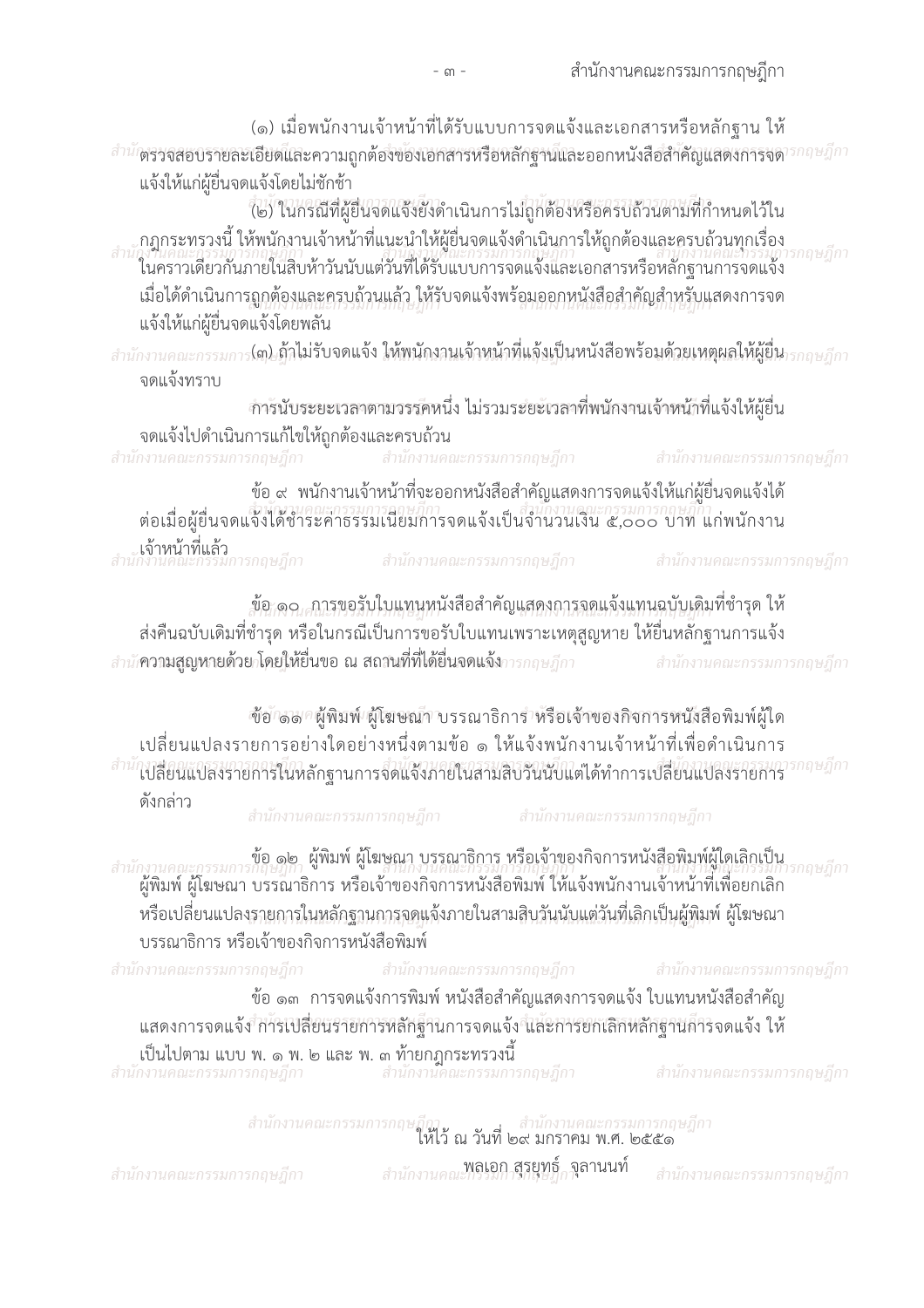## 

|                                                     |                                                     | <b>นายกรัฐมนตรี</b><br>สำนักงานคณะกรรมการกฤษฎีกา สำนักงานคณะกรรมกา <mark>รกฤษฎีกา</mark> สำนักงานคณะกรรมการกฤษฎีกา |
|-----------------------------------------------------|-----------------------------------------------------|--------------------------------------------------------------------------------------------------------------------|
|                                                     | สำนักงานคณะกรรมการกฤษฎีกา สำนักงานคณะกรรมการกฤษฎีกา |                                                                                                                    |
|                                                     |                                                     | ี่สำนักงานคณะกรรมการกฤษฎีกา สำนักงานคณะกรรมการกฤษฎีกา สำนักงานคณะกรรมการกฤษฎีกา                                    |
|                                                     | สำนักงานคณะกรรมการกฤษฎีกา สำนักงานคณะกรรมการกฤษฎีกา |                                                                                                                    |
|                                                     |                                                     | สำนักงานคณะกรรมการกฤษฎีกา สำนักงานคณะกรรมการกฤษฎีกา สำนักงานคณะกรรมการกฤษฎีกา                                      |
|                                                     | สำนักงานคณะกรรมการกฤษฎีกา สำนักงานคณะกรรมการกฤษฎีกา |                                                                                                                    |
|                                                     |                                                     | สำนักงานคณะกรรมการกฤษฎีกา สำนักงานคณะกรรมการกฤษฎีกา สำนักงานคณะกรรมการกฤษฎีกา                                      |
|                                                     | สำนักงานคณะกรรมการกฤษฎีกา สำนักงานคณะกรรมการกฤษฎีกา |                                                                                                                    |
|                                                     |                                                     | สำนักงานคณะกรรมการกฤษฎีกา สำนักงานคณะกรรมการกฤษฎีกา สำนักงานคณะกรรมการกฤษฎีกา                                      |
|                                                     | สำนักงานคณะกรรมการกฤษฎีกา สำนักงานคณะกรรมการกฤษฎีกา |                                                                                                                    |
|                                                     |                                                     | สำนักงานคณะกรรมการกฤษฎีกา สำนักงานคณะกรรมการกฤษฎีกา สำนักงานคณะกรรมการกฤษฎีกา                                      |
|                                                     | สำนักงานคณะกรรมการกฤษฎีกา สำนักงานคณะกรรมการกฤษฎีกา |                                                                                                                    |
|                                                     |                                                     | สำนักงานคณะกรรมการกฤษฎีกา                 สำนักงานคณะกรรมการกฤษฎีกา                สำนักงานคณะกรรมการกฤษฎีกา       |
|                                                     |                                                     | สำนักงานคณะกรรมการกฤษฎีกา สำนักงานคณะกรรมการกฤษฎีกา                                                                |
|                                                     |                                                     | ี่ สำนักงานคณะกรรมการกฤษฎีกา สำนักงานคณะกรรมการกฤษฎีกา สำนักงานคณะกรรมการกฤษฎีกา                                   |
|                                                     | สำนักงานคณะกรรมการกฤษฎีกา สำนักงานคณะกรรมการกฤษฎีกา |                                                                                                                    |
|                                                     |                                                     | สำนักงานคณะกรรมการกฤษฎีกา สำนักงานคณะกรรมการกฤษฎีกา สำนักงานคณะกรรมการกฤษฎีกา                                      |
|                                                     | สำนักงานคณะกรรมการกฤษฎีกา สำนักงานคณะกรรมการกฤษฎีกา |                                                                                                                    |
|                                                     |                                                     | ี่ สำนักงานคณะกรรมการกฤษฎีกา สำนักงานคณะกรรมการกฤษฎีกา สำนักงานคณะกรรมการกฤษฎีกา                                   |
|                                                     | สำนักงานคณะกรรมการกฤษฎีกา สำนักงานคณะกรรมการกฤษฎีกา |                                                                                                                    |
| สำนักงานคณะกรรมการกฤษฎีกา สำนักงานคณะกรรมการกฤษฎีกา |                                                     | ี่ สำนักงานคณะกรรมการกฤษฎีกา                                                                                       |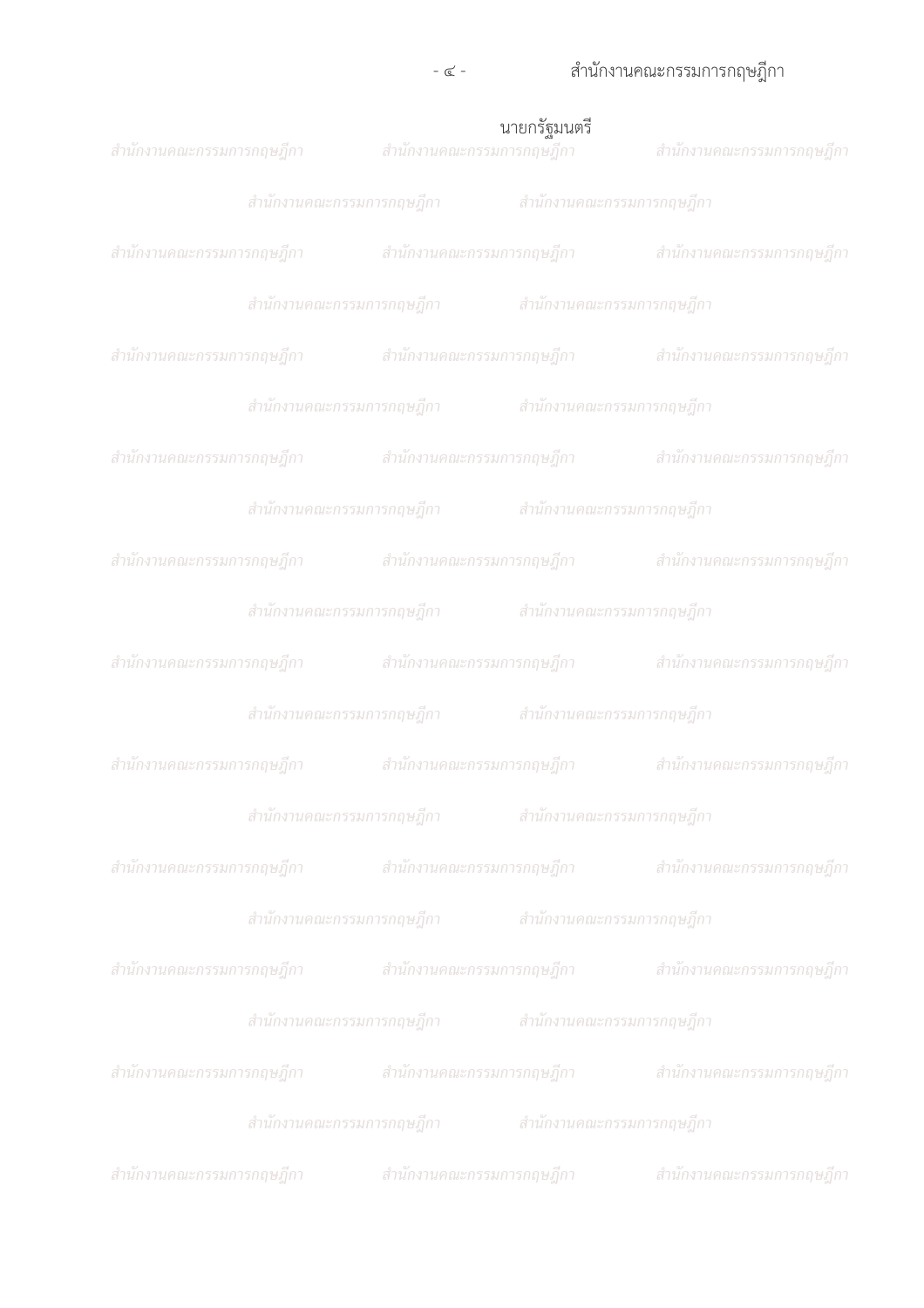|  | [เอกสารแนบท้าย]                                                                                                                                            | สำนักงานคณะกรรมการกฤษฎีกา สำนักงานคณะกรรมการกฤษฎีกา สำนักงานคณะกรรมการกฤษฎีกา                                                     |
|--|------------------------------------------------------------------------------------------------------------------------------------------------------------|-----------------------------------------------------------------------------------------------------------------------------------|
|  | ๑. แบบจดแจ้งการพิมพ์เป็น  หนังสือพิมพ์ (แบบ พ. ๑)<br>สำนักงานลูกเรารถมนารถถนากี่กา<br>๒. หนังสือสำคัญแสดงการจดแจ้งการพิมพ์ ตามพระราชบัญญัติจัดแจ้งการพิมพ์ |                                                                                                                                   |
|  |                                                                                                                                                            | ้ พุทธศักราช ๒๕๕๐ (แบบ พ. ๒)<br>สำนักงานคณะกรรมการกฤษฎีกา<br>๓. แบบจดแจ้งการพิมพ์ เปลี่ยนแปลง หรือยกเลิกรายการหลักฐานการจดแจ้งการ |
|  | <b>พิมพ์ (แบบ พ. ๓)</b> <sub>มักงานคณะกรรมการกฤษฎีกา               สำนักงานคณะกรรมการกฤษฎีกา</sub>                                                         |                                                                                                                                   |
|  |                                                                                                                                                            | สำนั1 <b>(ตูข้อมูลจกคภาพกฎหมูาย)</b> สำนักงานคณะกรรมการกฤษฎีกา สำนักงานคณะกรรมการกฤษฎีกา                                          |
|  | สำนักงานคณะกรรมการกฤษฎีกา สำนักงานคณะกรรมการกฤษฎีกา                                                                                                        |                                                                                                                                   |
|  |                                                                                                                                                            | สำนักงานคณะกรรมการกฤษฎีกา สำนักงานคณะกรรมการกฤษฎีกา สำนักงานคณะกรรมการกฤษฎีกา                                                     |
|  | สำนักงานคณะกรรมการกฤษฎีกา สำนักงานคณะกรรมการกฤษฎีกา                                                                                                        |                                                                                                                                   |
|  |                                                                                                                                                            | สำนักงานคณะกรรมการกฤษฎีกา สำนักงานคณะกรรมการกฤษฎีกา สำนักงานคณะกรรมการกฤษฎีกา                                                     |
|  | สำนักงานคณะกรรมการกฤษฎีกา สำนักงานคณะกรรมการกฤษฎีกา                                                                                                        |                                                                                                                                   |
|  |                                                                                                                                                            | สำนักงานคณะกรรมการกฤษฎีกา สำนักงานคณะกรรมการกฤษฎีกา สำนักงานคณะกรรมการกฤษฎีกา                                                     |
|  | สำนักงานคณะกรรมการกฤษฎีกา สำนักงานคณะกรรมการกฤษฎีกา                                                                                                        |                                                                                                                                   |
|  |                                                                                                                                                            | ี่ สำนักงานคณะกรรมการกฤษฎีกา สำนักงานคณะกรรมการกฤษฎีกา สำนักงานคณะกรรมการกฤษฎีกา                                                  |
|  | สำนักงานคณะกรรมการกฤษฎีกา สำนักงานคณะกรรมการกฤษฎีกา                                                                                                        |                                                                                                                                   |
|  |                                                                                                                                                            | สำนักงานคณะกรรมการกฤษฎีกา สำนักงานคณะกรรมการกฤษฎีกา สำนักงานคณะกรรมการกฤษฎีกา                                                     |
|  | ี่สำนักงานคณะกรรมการกฤษฎีกา สำนักงานคณะกรรมการกฤษฎีกา                                                                                                      |                                                                                                                                   |
|  |                                                                                                                                                            | สำนักงานคณะกรรมการกฤษฎีกา สำนักงานคณะกรรมการกฤษฎีกา สำนักงานคณะกรรมการกฤษฎีกา                                                     |
|  | สำนักงานคณะกรรมการกฤษฎีกา สำนักงานคณะกรรมการกฤษฎีกา                                                                                                        |                                                                                                                                   |
|  |                                                                                                                                                            | สำนักงานคณะกรรมการกฤษฎีกา สำนักงานคณะกรรมการกฤษฎีกา สำนักงานคณะกรรมการกฤษฎีกา                                                     |
|  | ี่สำนักงานคณะกรรมการกฤษฎีกา สำนักงานคณะกรรมการกฤษฎีกา                                                                                                      |                                                                                                                                   |
|  | สำนักงานคณะกรรมการกฤษฎีกา สำนักงานคณะกรรมการกฤษฎีกา                                                                                                        | สำนักงานคณะกรรมการกฤษฎีกา                                                                                                         |